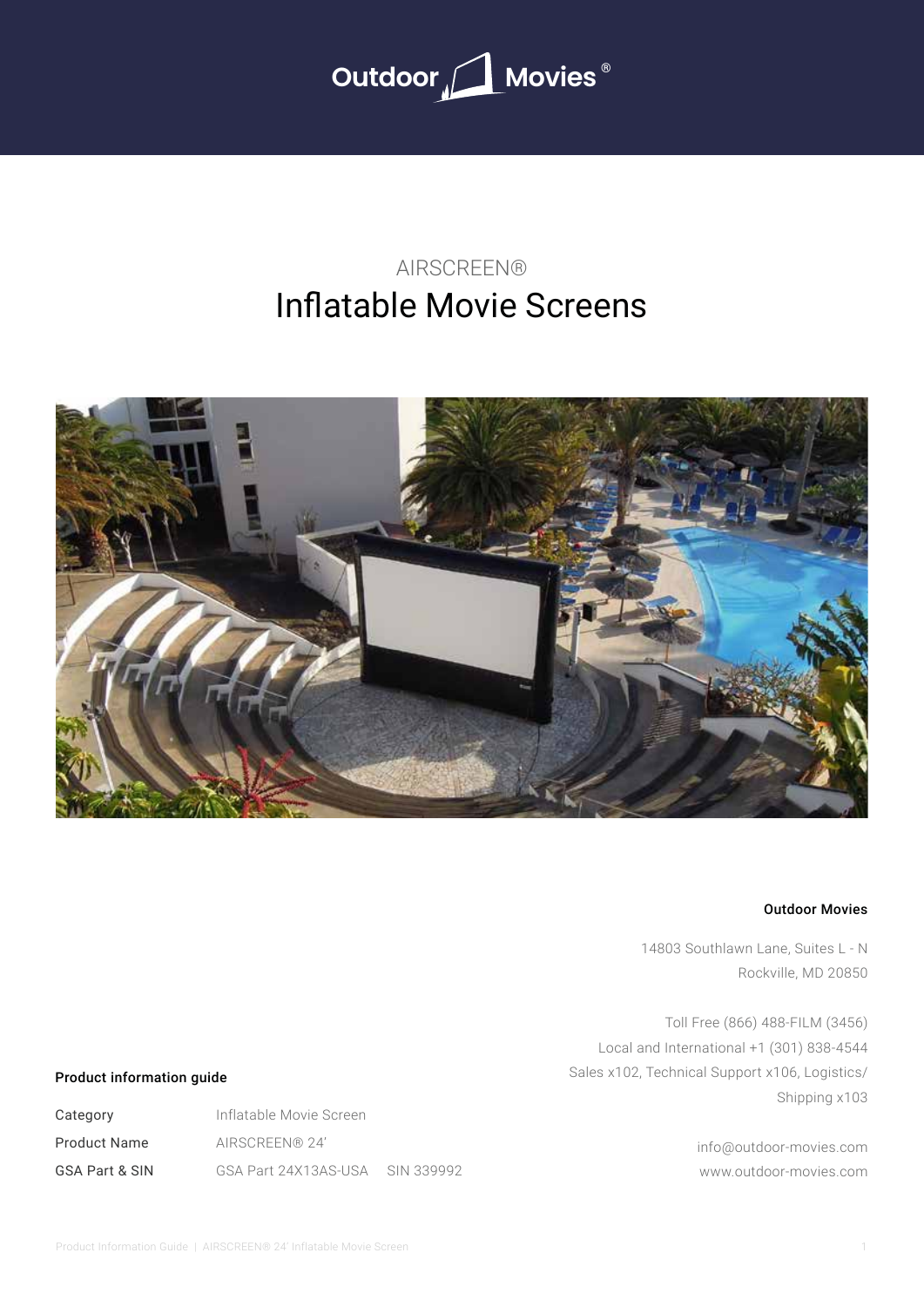**AIRSCREEN** 

# Easy setup. A perfect projection screen.

AIRSCREEN® quality sets the industry standard. Beautiful to look at with a stretched, tight, wrinkle free professional seamless screen surface. So much more than just any inflatable movie screen. AIRSCREEN® guarantees the highest quality, as originally invented in 1994, and improved with time and experience.





### World's Leading Portable Outdoor Movie Screen

When it comes to quality, these portable projection screens outperform any other inflatable movie screen on the market. State-of-the-art craftsmanship and materials, easy operation, three year warranty, and 24/7 access to the industry's most experienced support team.



### Unrivaled Ease

Set up a 20' screen in 20 minutes. The favorite of professional outdoor cinema operators. Endorsed by parks, hotels/resorts, film festivals, governments, studios, and sports venues.



Patented features and field-tested designs make AIRSCREEN® tough as a beast but a beauty to transport and operate. Our seamless screen surface stays flat and stable in wind up to 24 mph.



## Service, Service, Service

Honest, candid advice plus super-smart technical support and our 3-year warranty backed by a team celebrating 20 years of keeping customers happy, successful and safe.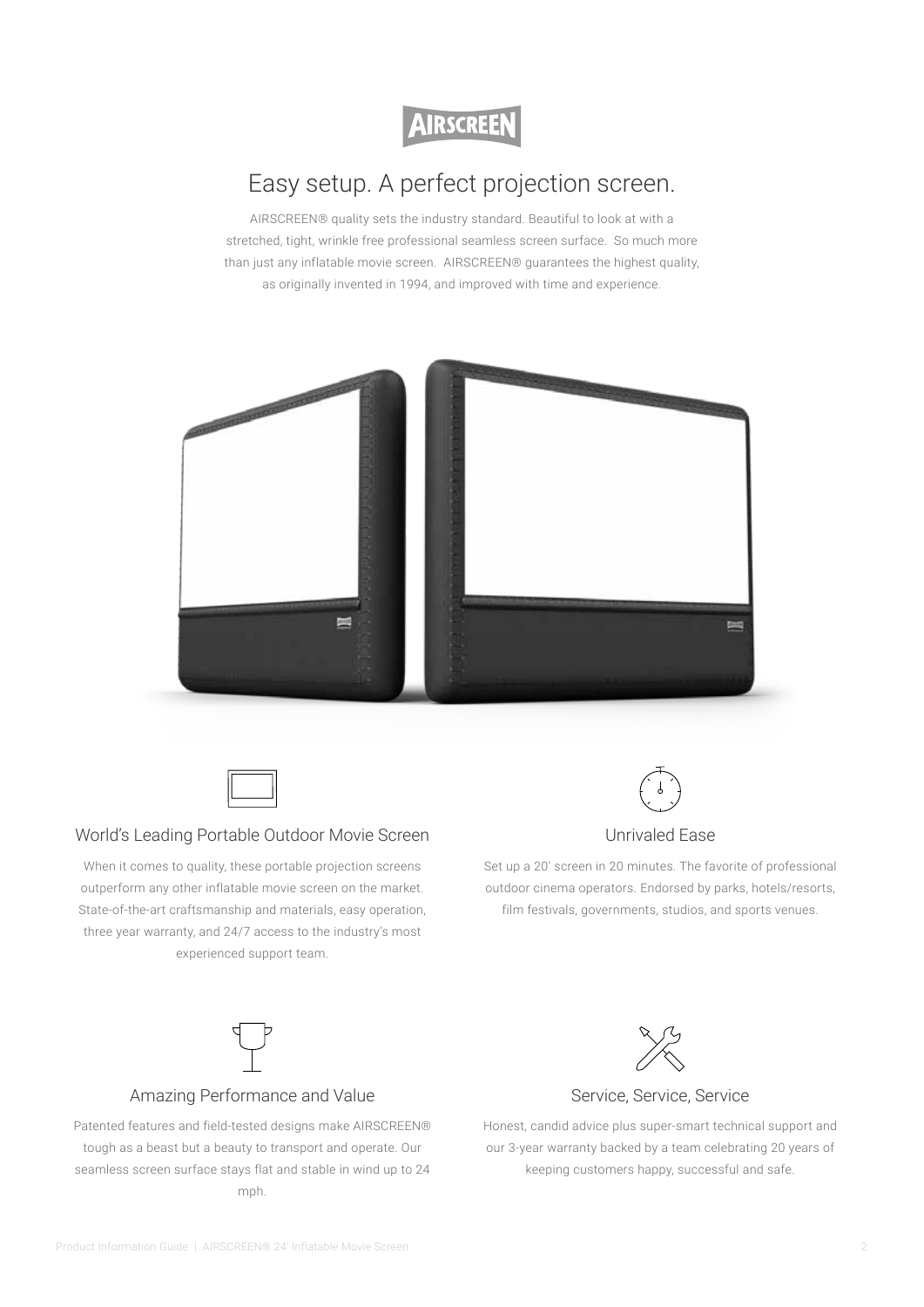

# AIRSCREEN® 24′

For up to 750 people. For impact and image, the 24′ x 13'6″ is our most popular inflatable movie screen because of its very versatile outdoor movie screen size.



## What's included Specifications

- 24′ x 13′ AIRSCREEN® frame
- Theatrical professional .96 gain front screen or high contrast grey rear seamless screen surface
- Theatrical screen ties to attach and tightly stretch screen surface
- Eight ratchet straps and two take down tethers
- Lower panel with valence
- Heavy duty carry bag
- High pressure blower
- Steel anchor stakes (42" x 1") with sledgehammer
- Repair kit
- Color illustrated manual
- One-year telephone and e-mail support

- Projection Screen Width: 24' 0" (7.3 m)
- Projection Screen Height: 13' 6" (4.1 m)
- Projection Screen Area: 312 sq ft (29.0 m)
- Overall Width: 27' 11" (8.5 m)
- Overall Height: 22' 0" (6.7 m)
- Screen Surface from Ground: 6' 6" (2.0 m)
- Air Inlet Tube: 5' 0" (1.5 m)
- Blower Amps: 12.0 amps
- Weight: 235 lbs (107 kg)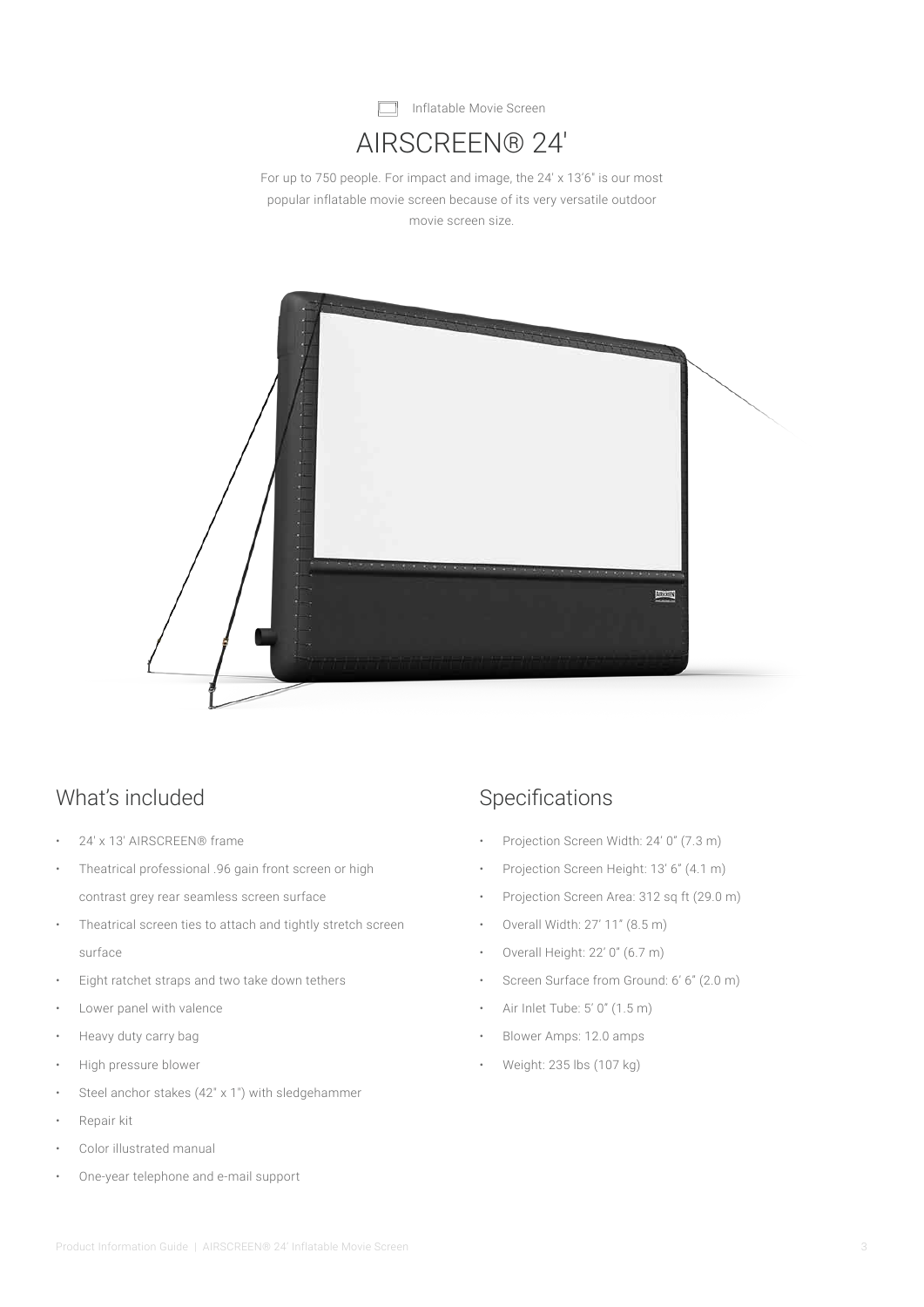## Performance & Advantages

- Up to 30% lighter
- Rock stable in wind due to airtight construction (hard like an inner tube)
- Faster setup and deflation
- Patented double-Velcro closures
- Proprietary valence blacks out light below screen surface
- Proprietary seamless screen surface with minimal stretch in wind
- Knowledgeable helpful support team available day and night
- A straightforward Return Policy plus strong 3-Year Warranty coverage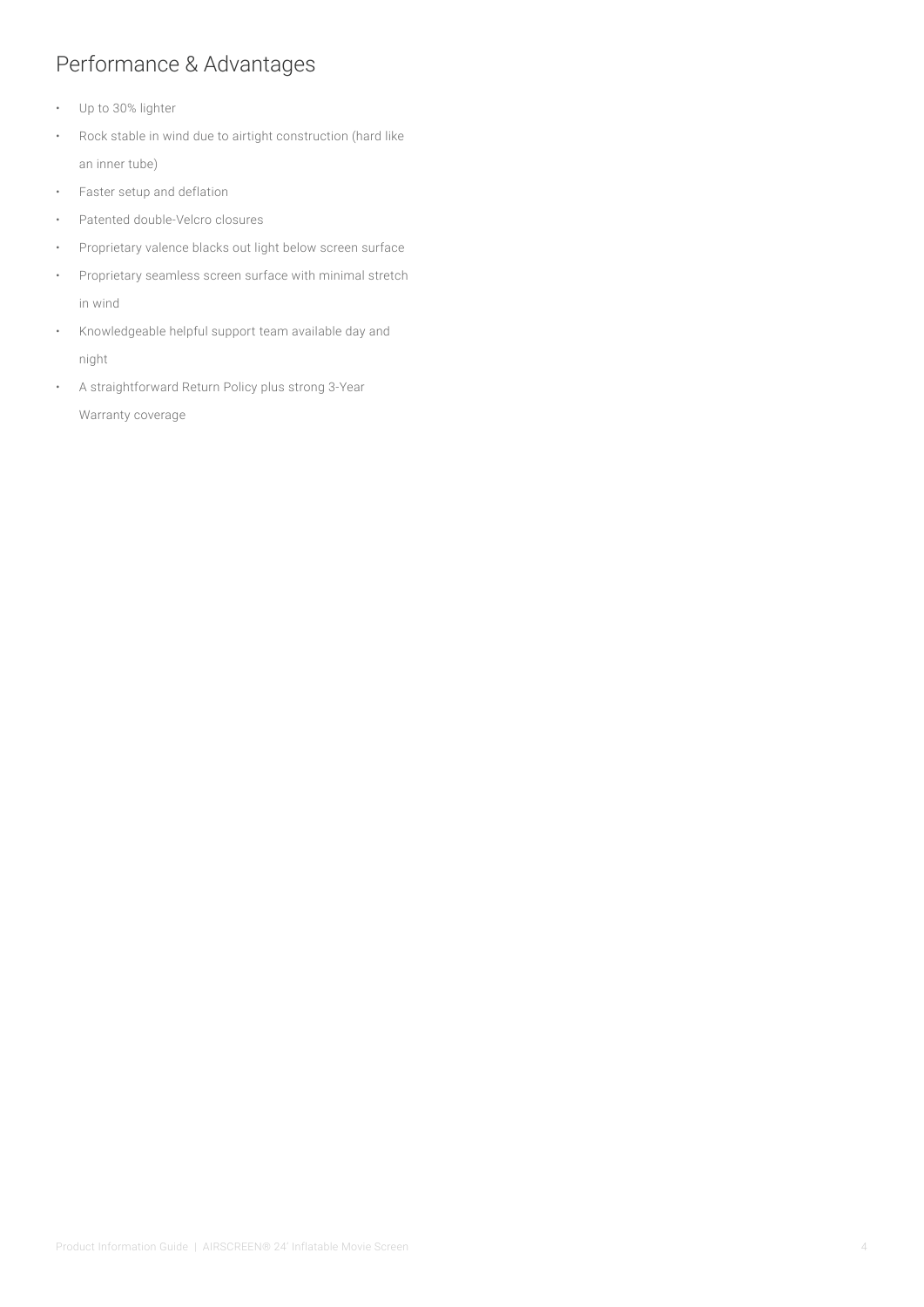

Level one service and support backed by 20+ years of hands-on experience



# What's included

- Customer first philosophy
- Quick knowledgeable response
- AIRSCREEN® repair facility on site
- Technical certifications: AIRSCREEN®, Christie, Dolby, Optoma and QSC
- 150+ years experience on team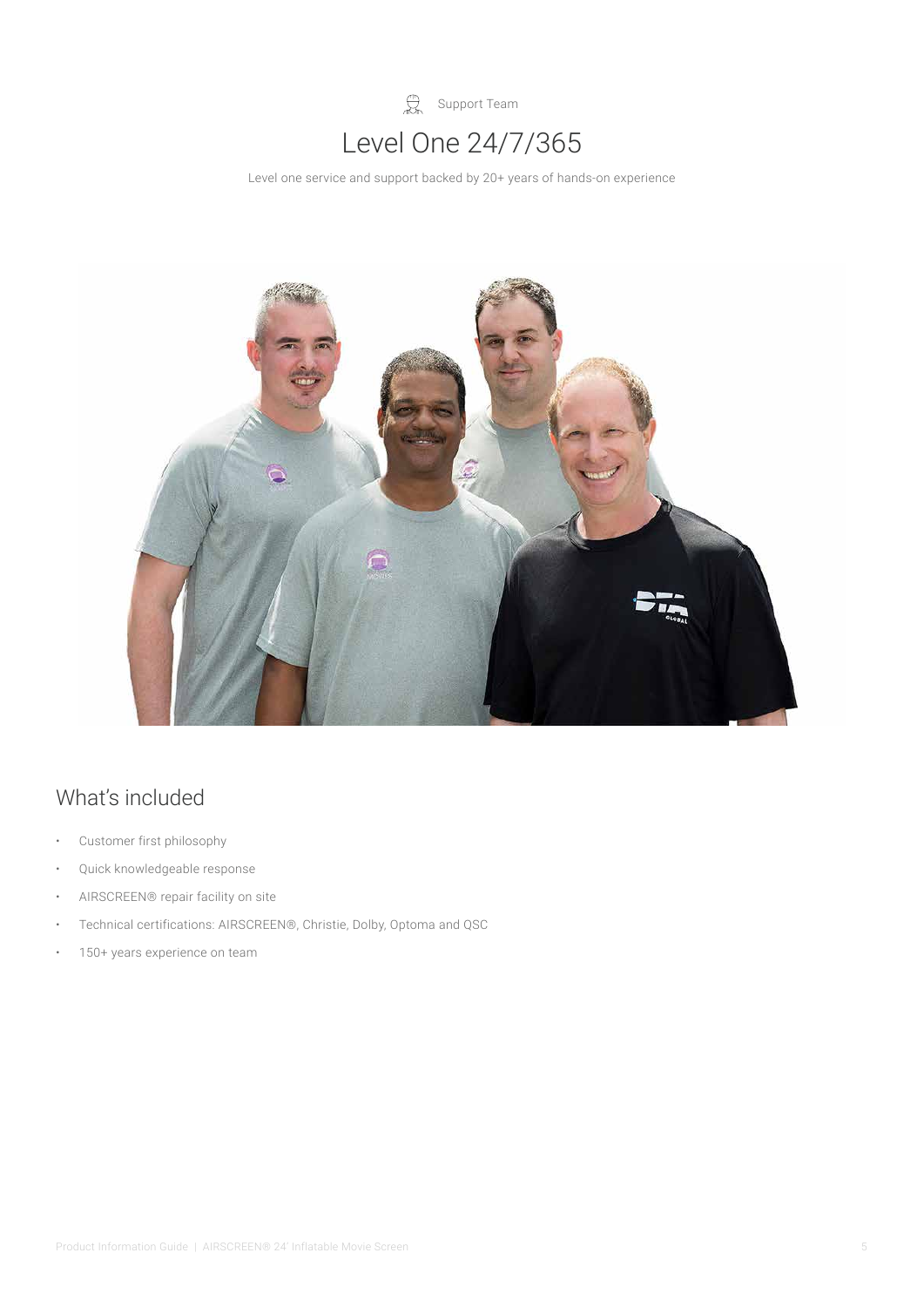$\sqrt{a}$  Warranties

# Guaranteed Repair or Replacement

Our company stands behind the products we sell, and has since 1998. Dun & Bradstreet and the Better Business Bureau gives us the highest possible rating. AIRSCREEN® is such a high quality product that warranty services are rarely needed. In the unlikely event any problems arise, defects in materials or workmanship are covered. Our "Best in the Industry" warranties include:



## What's included

- 3 year warranty on AIRSCREEN® inflatable movie screens
- 3 year manufacturer warranty on Christie and Optoma movie projectors
- 6 year manufacturer warranty on QSC Powered Speakers
- 1 year manufacturer warranty on all other parts

Most importantly, we value our relationship with you and we will do everything possible to demonstrate your value to us as a customer today and tomorrow.